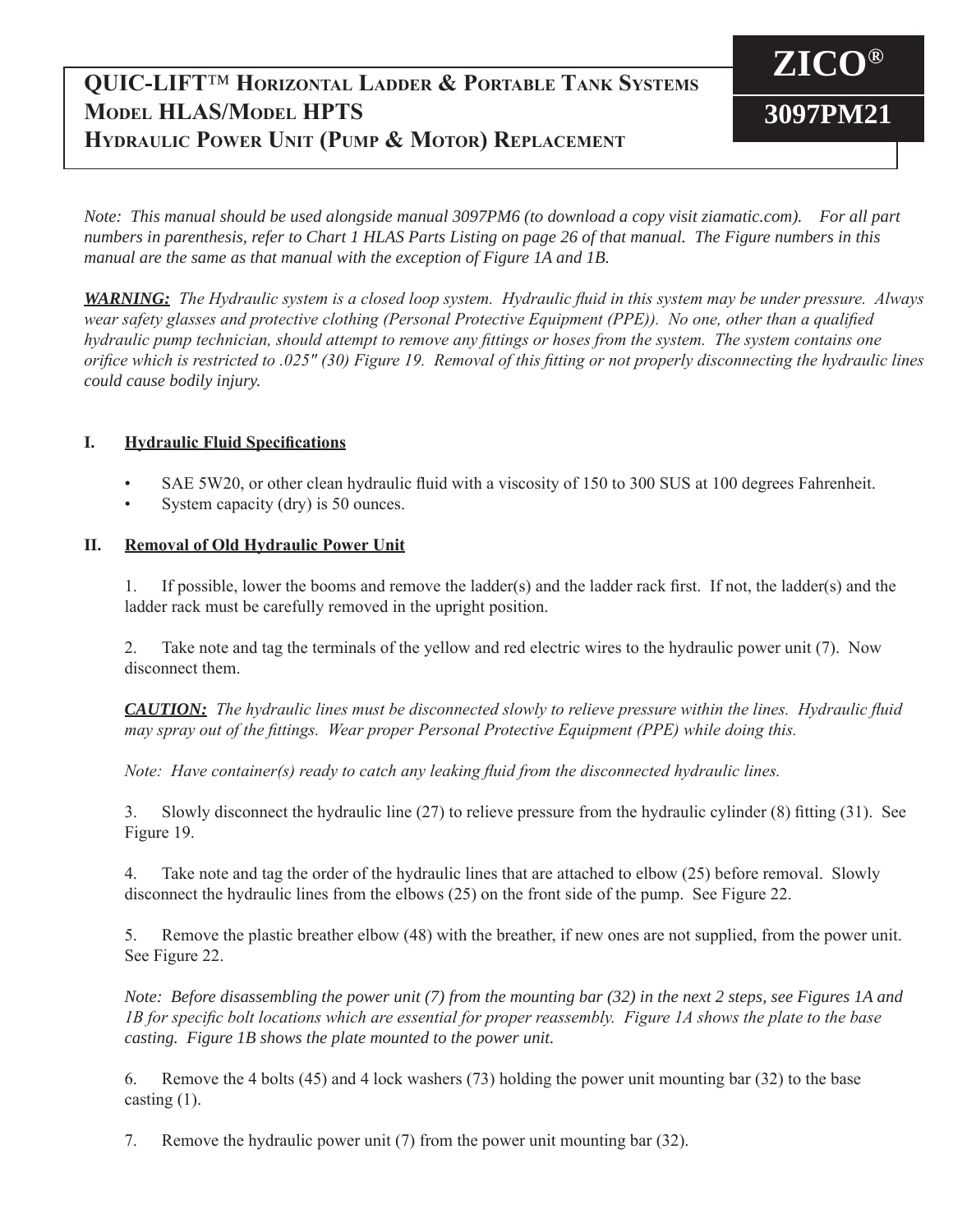### **III. Installation of New Hydraulic Power Unit**

 For steps 1 and 2, see Figures 1A and 1B for specific mounting holes.

- 1. Fasten the hydraulic power unit  $(7)$  to the power unit mounting bar  $(32)$ .
- 2. Fasten the power unit mounting bar (32) to the base casting (1) using 4 bolts (45) and 4 lock washers (73).
- 3. Attach the hydraulic lines to the elbow fittings (25) to the front side of the pump.
- 4. Connect the electric wires to the hydraulic power unit (7).
- 5. Connect the hydraulic line  $(27)$  to the hydraulic cylinder  $(8)$  fitting  $(31)$ .

### **IV. Adding Hydraulic Fluid**

1. Put 32 ounces of fresh hydraulic fluid into the pump through the breather/fill hole where plastic breather elbow (48) is normally located.

2. Run the booms up and down three or four times. Bleed air from the lines the first time. Wait approximately 5 minutes with the booms down, check the fluid level. Approximately 18 ounces of fluid will have been replaced into the lines and hydraulic cylinder.

 3. Add approximately 14 ounces of fluid to the reservoir, cycle the system a few more times and then recheck fluid level.  $1/4$ " to  $1/2$ " below breather/fill hole is a good level.

 4. A couple more ounces of fluid may have to be addded to bring the fluid up. When the full level is obtained, install breather elbow (48) with the breather. Fluid and power unit replacement are complete.



**FIGURE 19 HYDRAULIC SYSTEM COMPONENTS**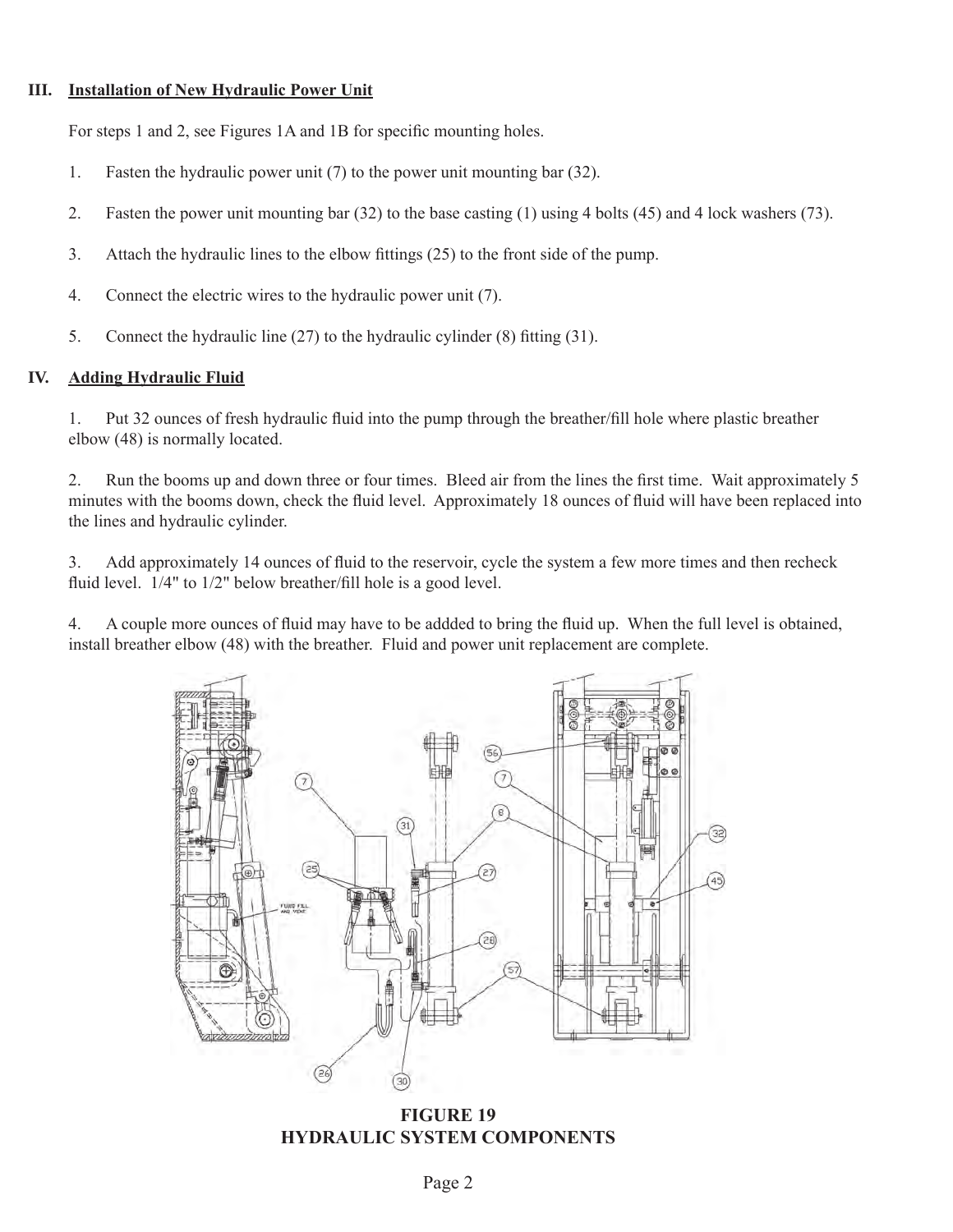

**FIGURE 1A**



**FIGURE 1B**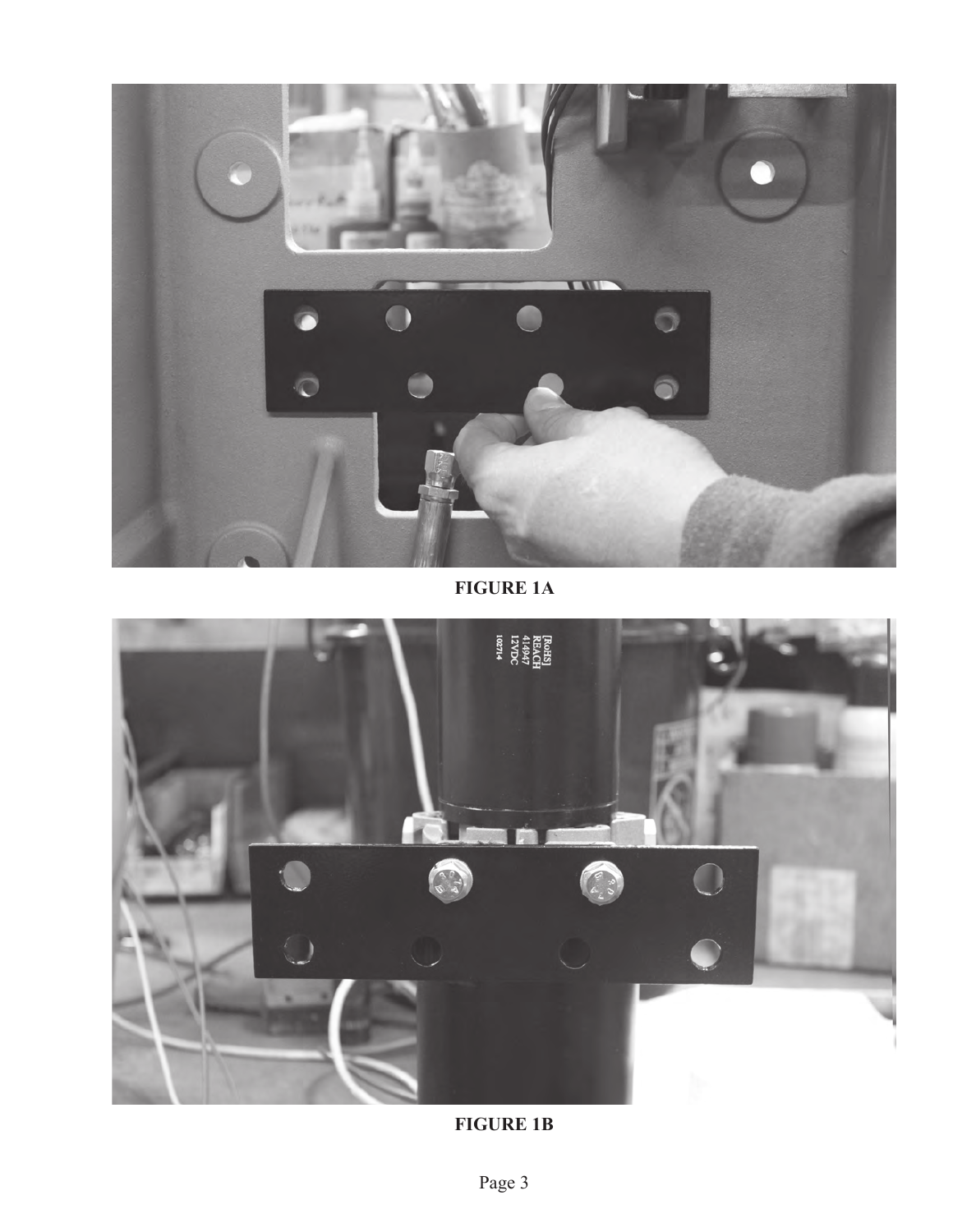

**FIGURE 22 HYDRAULIC COMPONENTS WITH HYDRAULIC POWER UNIT**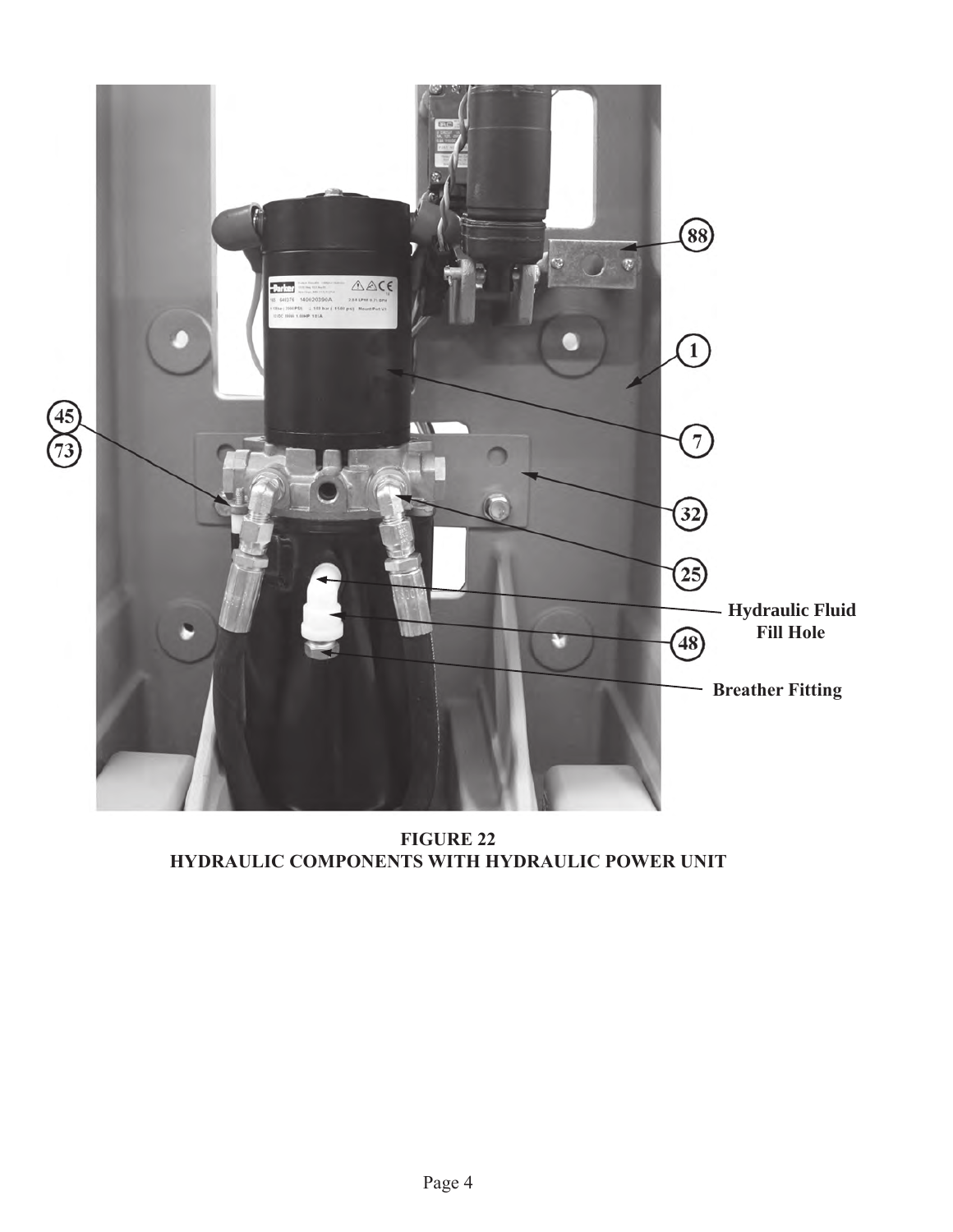

**FIGURE 21 HYDRAULIC COMPONENTS WITH HYDRAULIC CYLINDER**